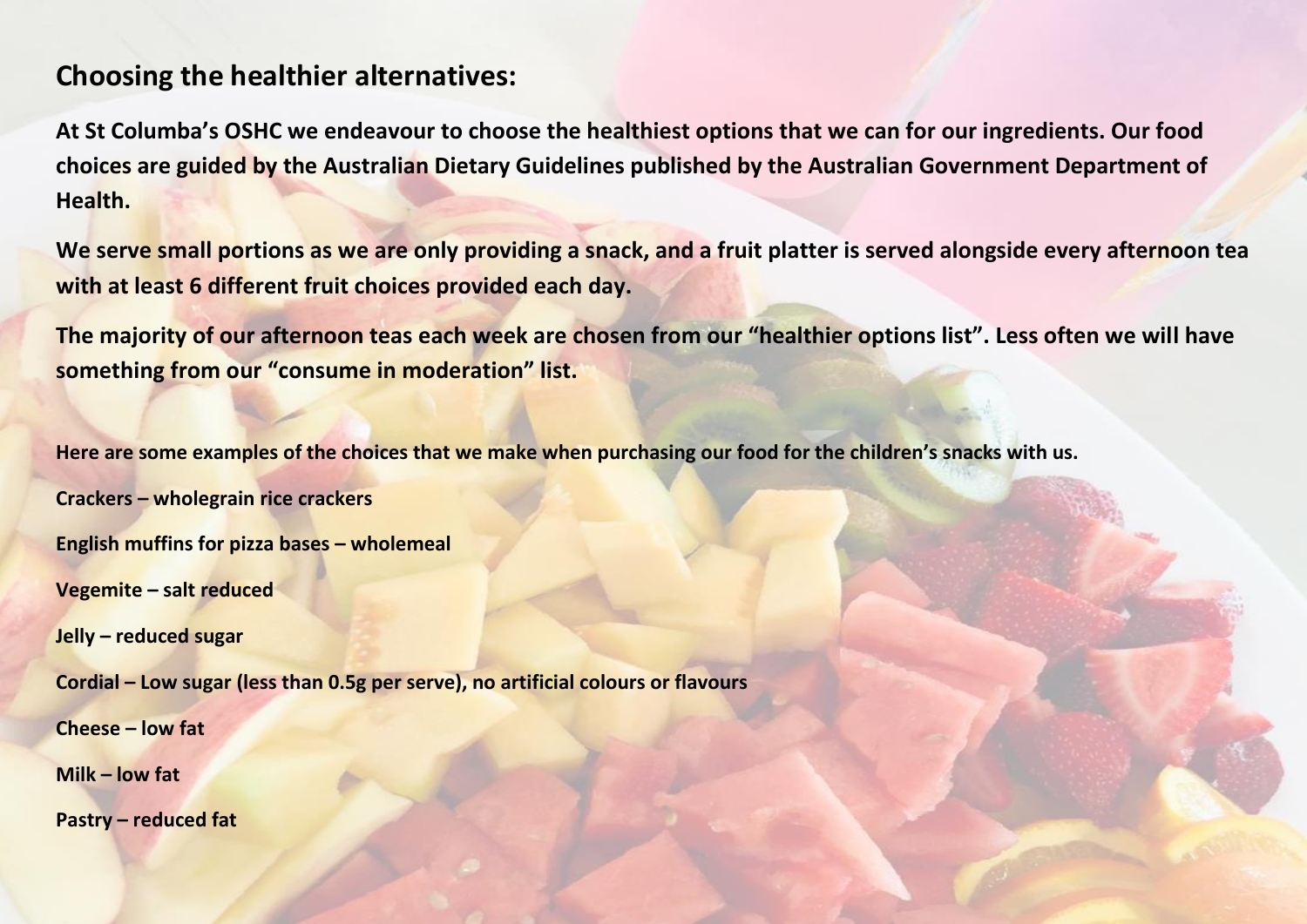**Bread in beanie melts – wholemeal**

**Baked beans – low salt**

*The Australian Dietary Guidelines recommend that:*

- *children enjoy fruit, vegetables, grains (such as bread, pasta, cereals), and dairy (reduced fat) each day*
- *intake of foods is limited when they contain saturated fats, added salt and added sugars*
- *children should be physically active each day*

*(Picture is an afternoon tea platter served at St Columba's OSHC)*

**We have provided a more detailed description below of our regular snack choices that are served at our service.**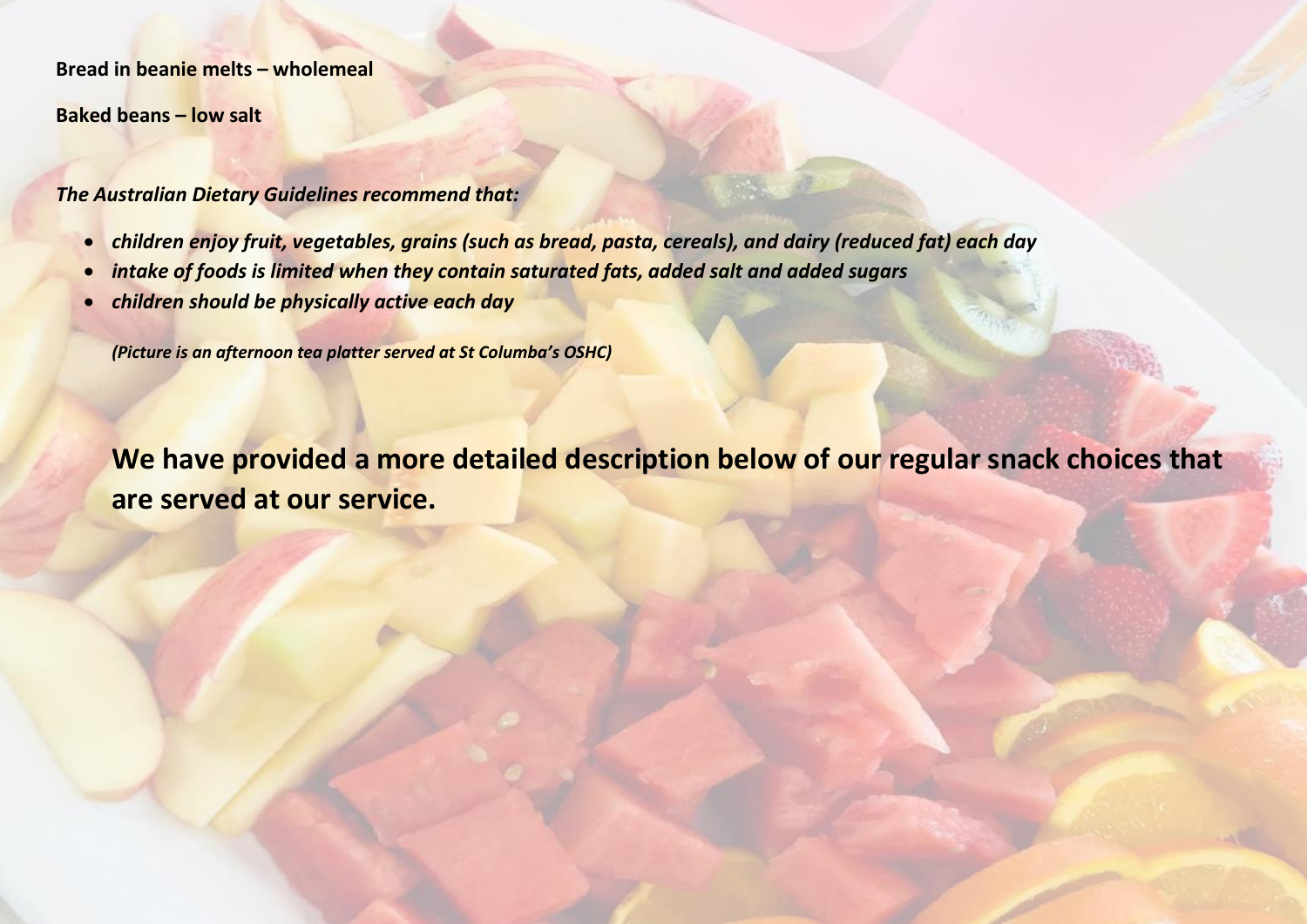**Fresh fruit platter which would contain some of the following: Apple, orange, grapes, watermelon, rock melon, pineapple, carrots, cucumber, kiwi fruit, sultanas, craisins, strawberries**

**Dip, Veggie Sticks & Crackers: Dips, rice crackers, capsicum, cucumber, celery, carrot**

**Milo: Milo and hi-lo long life milk**

**Popcorn: buttered flavoured microwave popcorn**

**Rice Crackers with Butter, jam & vegemite (served in morning)**

**Macaroni Cheese: Macaroni served with grated low fat cheese or plain macaroni**











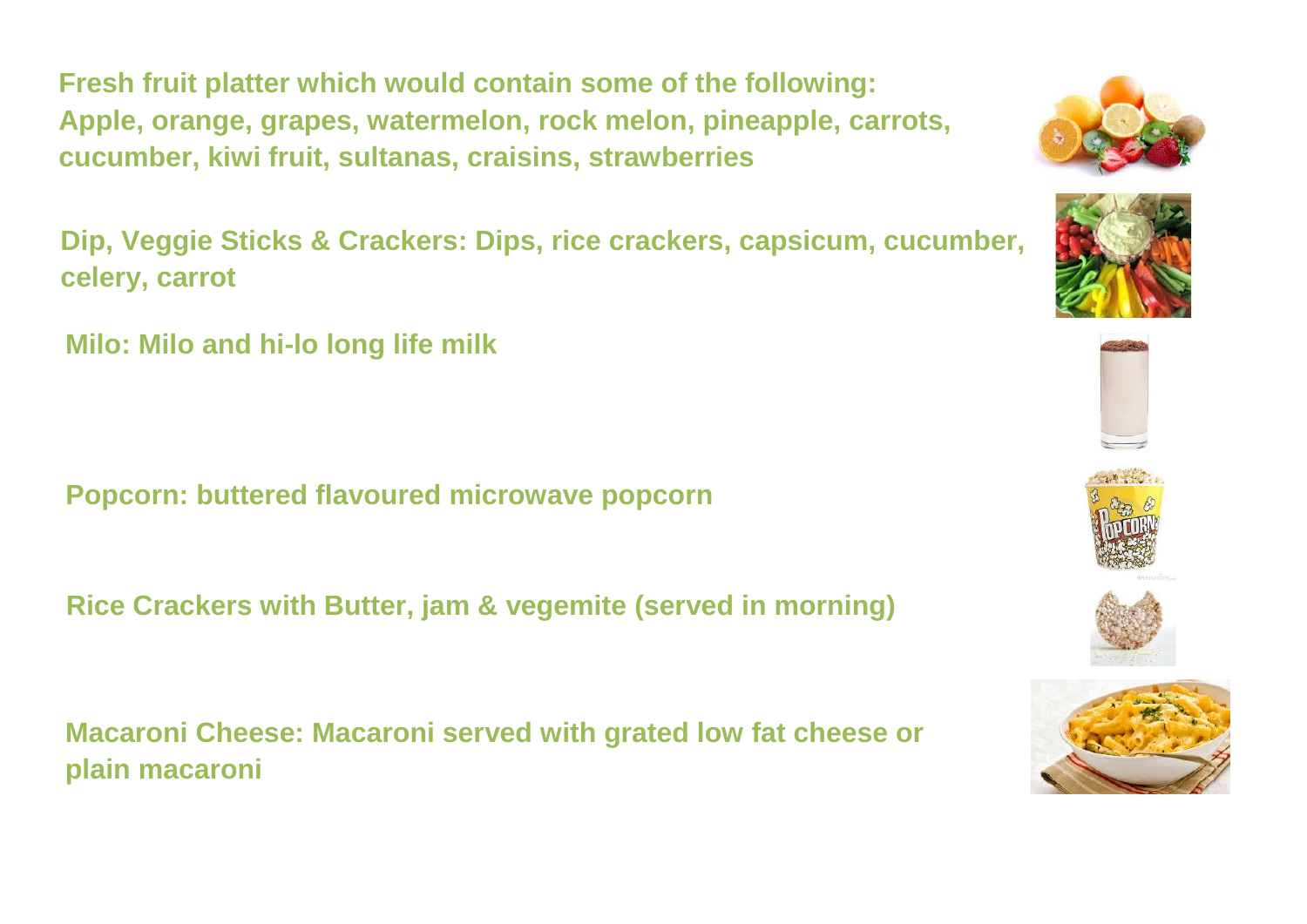**Mini Pizzas: Half an English muffin with pasta sauce, low fat cheese and Ham (some are provided without ham and others without cheese)**

**Pasta & Sauce: Penne pasta and a jar of pasta tomato sauce with added low-fat cheese as an option**

**Beanie Melts: Low fat puff pastry with baked beans and low fat cheese (some served without cheese and some without beans)**

**Jelly & Custard: Reduced sugar jelly served with custard**

**Oven Baked Vegetable Spring Rolls**

**Frozen Yoghurt Slice: Frozen greek yoghurt with granola mixed, with choices of flavours or chocolate chips**











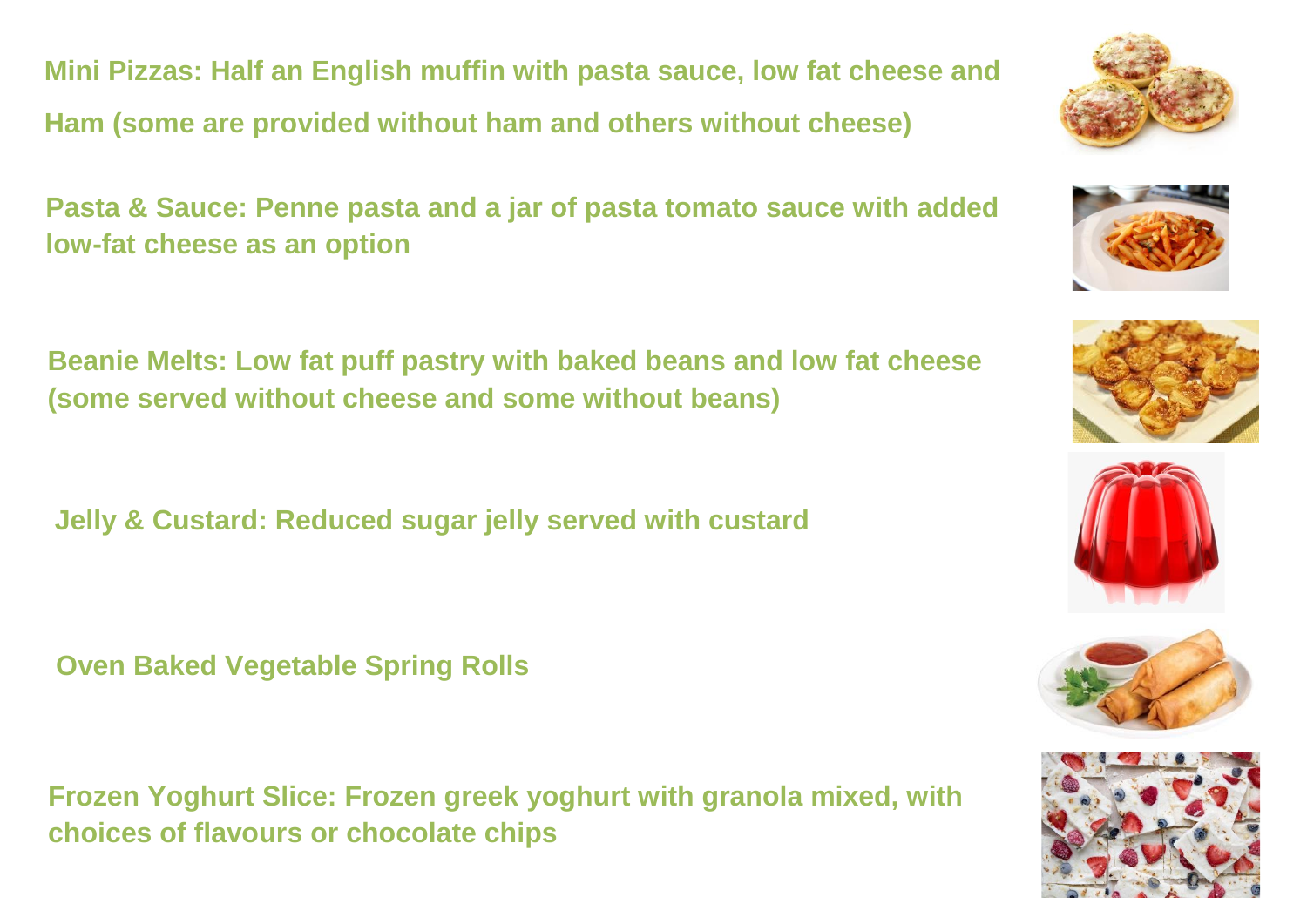**Homemade Sausage Rolls: Sausage meat in low fat puff pastry, with optional bbq and tomato sauces**

**Pikelets: Homemade, with flour, egg, hi low milk, vanilla and variety of extras including chocolate chips or berries (maple syrup as topping)**

**Pastry Scrolls: reduce fat puff pastry with jam, vegemite or reduced fat cheese**

**Custard in Cones: UHT custard or low-fat yoghurt served in ice cream cone**

**options)**

**Scones: Homemade scones with flour, egg, butter, milk and jam and butter and spread options**